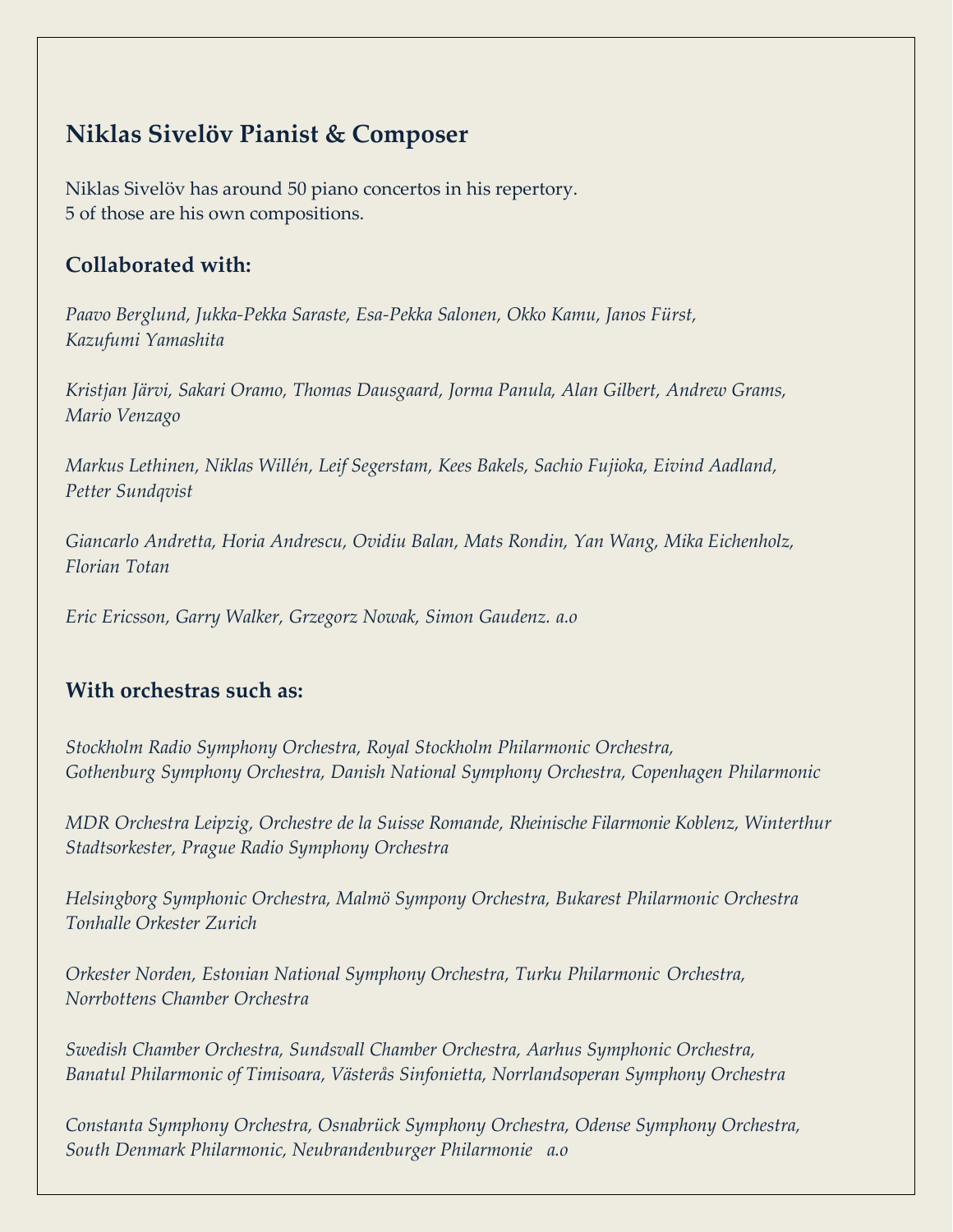## **Collaborates with musicians such as:**

*Leonid Gorokhov, Zachar Bron, Eszter Haffner, The Jaques Thibaud String Trio, Mark Peskanov, Andreas Brantelid, Martin Fröst*

*Grigori Zishlin, Malena Ernman, Sophie Shao, The Kroumata Percussion Ensemble, Markus Leoson Patrick Gallois, Oystein Baadsvik, Mats Rondin, Olle Persson, Charlotte Hellekant, Emily Beynon, Szymon Krzeszowiec, The Silesian String Quartet a.o.*

## **Performed in Halls such as:**

*The Carnegie Hall, The Barbican Center, Le Frak Hall NYC, Tonhalle Zurich, The Kennedy Center, Stockholm Concert Hall, Berwald Hall Stockholm, Gewandhaus Leipzig*

*Konzerthaus Karlsruhe, Tivoli Copenhagen, Atheneum Bucharest, The Barge NYC, [Schaubühne](https://www.facebook.com/pages/Schaub%C3%BChne-Lindenfels/359142881050)  [Lindenfels L](https://www.facebook.com/pages/Schaub%C3%BChne-Lindenfels/359142881050)eipzig*

*Toronto Congress & Concert Hall, Malmö Concert Hall, Malmö Live, Helsingborg Concert Hall, Copenhagen Radio Hall, The Wallace Collection London, Gothenburg Concert Hall*

*Camerata Hall Musiikkitalo, Finlandia Hall, Grieg Hall Bergen S.t Georges Bristol, Great Hall of Conservatory Katowice a.o*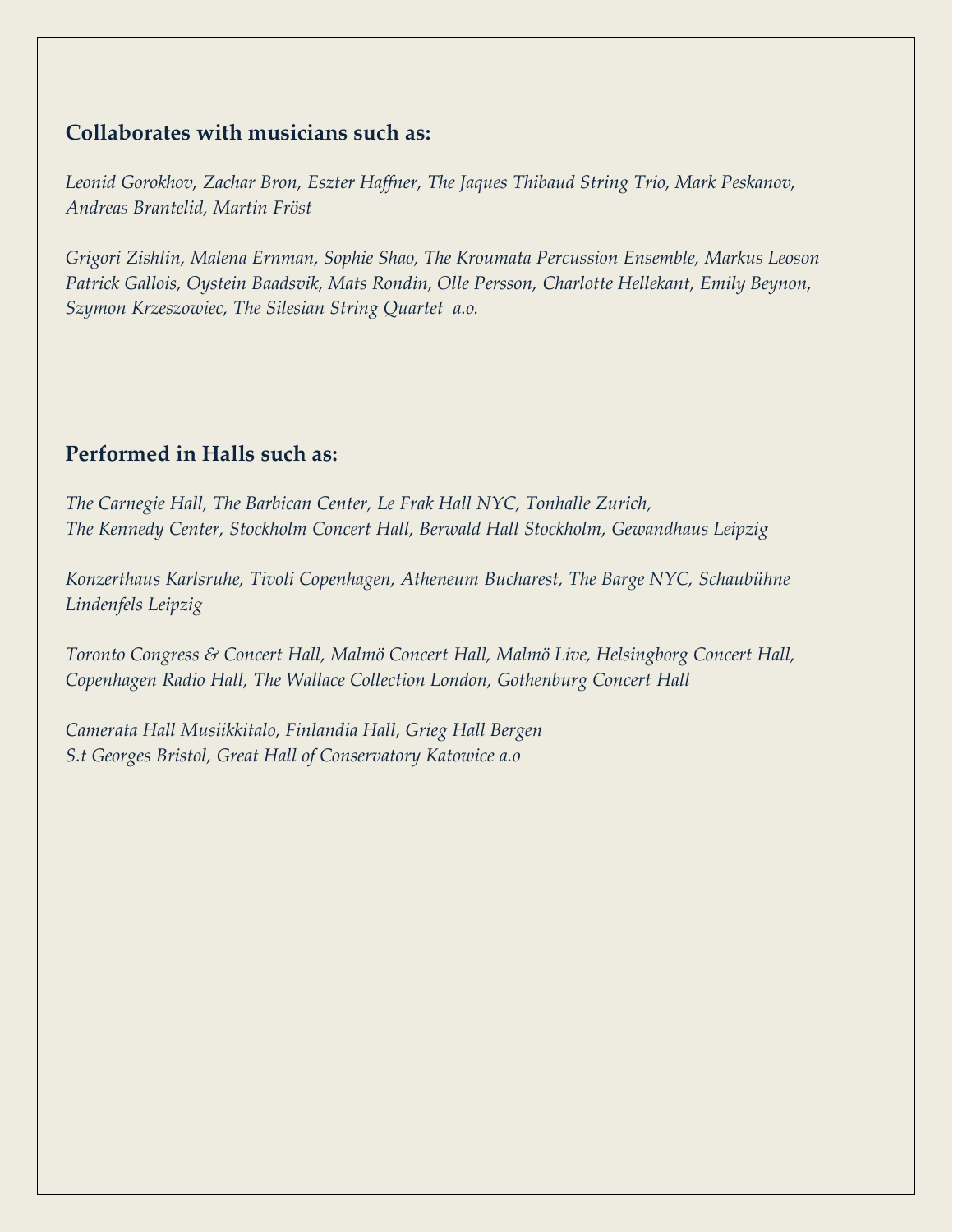## **Sivelöv´s music was performed at:**

The Forcalquier Festival, Santa Fe Chamber Music Festival, Carnegie Hall, Wigmore Hall

Barge Music Series, Berwald Hall, Båstad Chamber Music Festival, Gotland Chamber

Music Festival, Festivals in Bergen and Trondheim.

Festivals and Concerts in Germany, Austria, Japan and Australia.

## **Performed by:**

Niklas Sivelöv, Martin Fröst, Patrick Gallois, Oystein Baadsvik, Mats Rondin, Markus Leoson, Chen Halevi, Kroumata, Mark Peskanov, Morten Zeuthen, The Swedish Radio Orchestra a.o.

## **Recorded on**:

BIS, Caprice, Toccata Classics, A records, AMC/Amchara Classical & Simax

# **Reviews**

## *Tres Danzas* **for tuba and piano**

They open with Sivelöv's own *Tres Danzas*, written in 2005 for Baadsvik. The piece uses the rhythms and melodic devices of South American music, hence the title, but they are filtered through Sivelöv's attractively modernist personality. The result is rather jazzy at times but never lapses into pastiche. Baadsvik is called upon to be pretty light on his feet when playing this piece, something he does with ease never making a big thing of any difficulties.

The results are attractively musical make a fine start to the recital. *Robert Hugill, Musicweb*

*Twist and Shout* had its origins in some recitals that Sivelöv played with one of Sweden's brightest young clarinet virtuosos, Martin Fröst. At a Paris concert, Sivelöv noticed that Fröst was athletic in his performance, and also had a strong physical stage presence.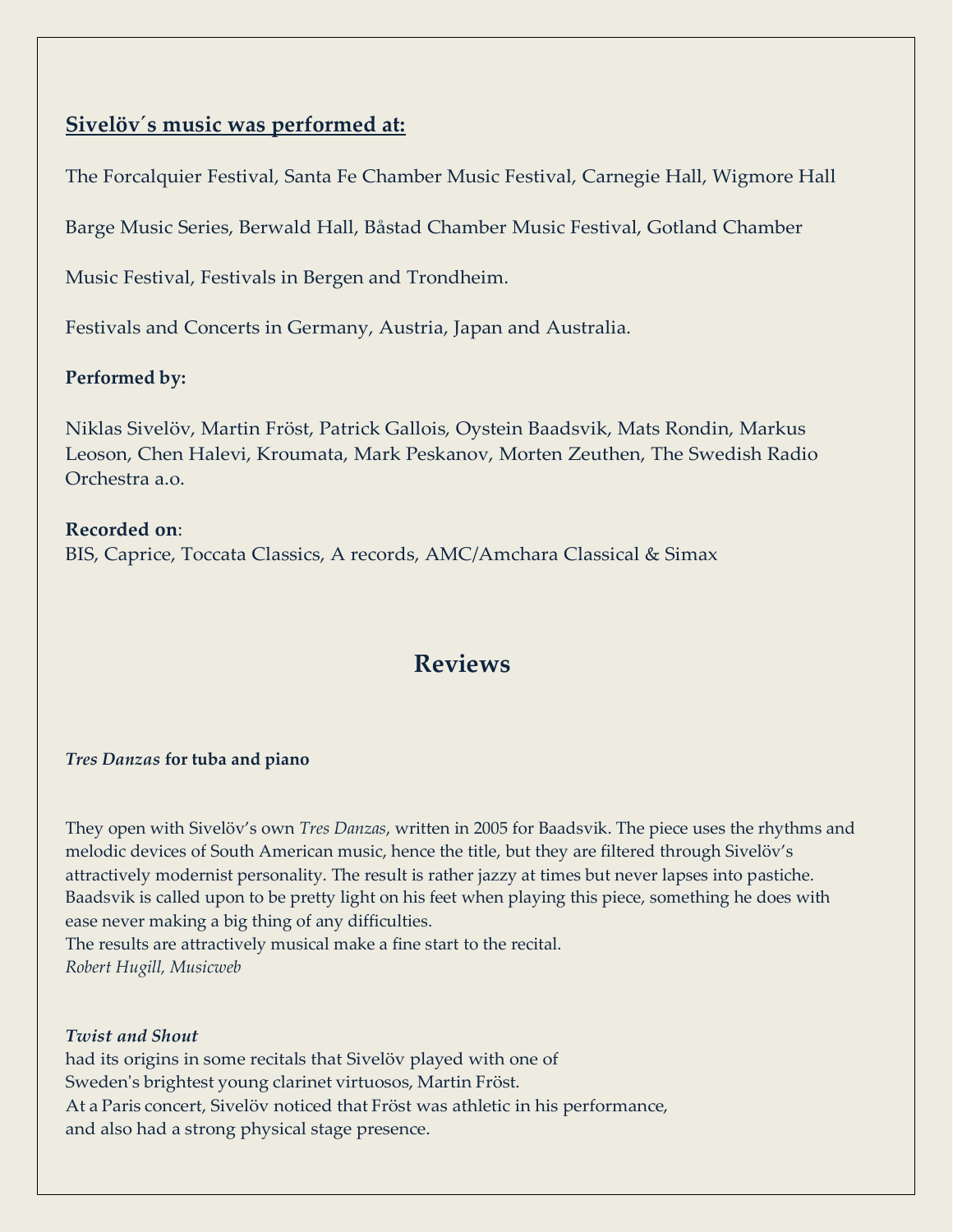To take advantage of these qualities, Sivelöv composed this solo clarinet work with elements of mime and use of the player's voice. In five brief scenes framed by an introduction and an epilogue, the piece tells the story of the life cycle of a puppet from its construction to its end. The music is only about seven and a half minutes long, though it takes longer in liveperformance due to the clarinetist's miming.

The title of the piece, taken from a well-known rock 'n' roll classic, does not signify that there is any quotation from that song. Rather, it refers to the fact that the performer, in addition to playing the clarinet, moves his body in the mime and sometimes shouts, sometimes speaks, sometimes sings notes.

Although the work was devised for a particular performer who can mime and dance in addition to playing his part, it is also written such that it can be performed without the stage presentation.

The music itself sounds serial. At least for the most part, it seems to lack a central tonality, and has the kinds of leaps to unpredictable intervals that marks that technique of composition.

Its quick movement from stage to stage of the puppet's life keeps it accessible to the audience, and in the end it achieves a touching degree of pathos.

~ *All Music Guide*

### *The NY Trio* **for violin, cello & piano**

Between the two Beethoven works, they gave the premiere of Mr. Sivelov's "New York Trio." In a brief, amusing back and forth with Mr. Peskanov before the performance, Mr. Sivelov, who is Swedish, said he had visited New York many times, and that he hoped to capture the city's energy and, as he described it, "chaotic feeling."

There wasn't a lot of chaos in the three-movement work, but there were plenty of sharp edges, starting with the series of strident chords that opens the score. There were also some jazzinfluenced turns, particularly in the piano line - in both its chord voicings and its rhythmic verve - in the finale

The work's slow movement, which Mr. Sivelov said is marked Adagio lamentoso, began with an affecting but not overly dolorous cello solo and included an extended section for just the violin and piano, as if fault lines ran through the ensemble.

Of the three movements, this was the most diffuse, but an energetic finale soon put it back on course, catching something of the city's vibrancy in themes that circled through the ensemble, with transformations accruing as each instrument took them up."

*New York Times 2005, Allan Kozinn*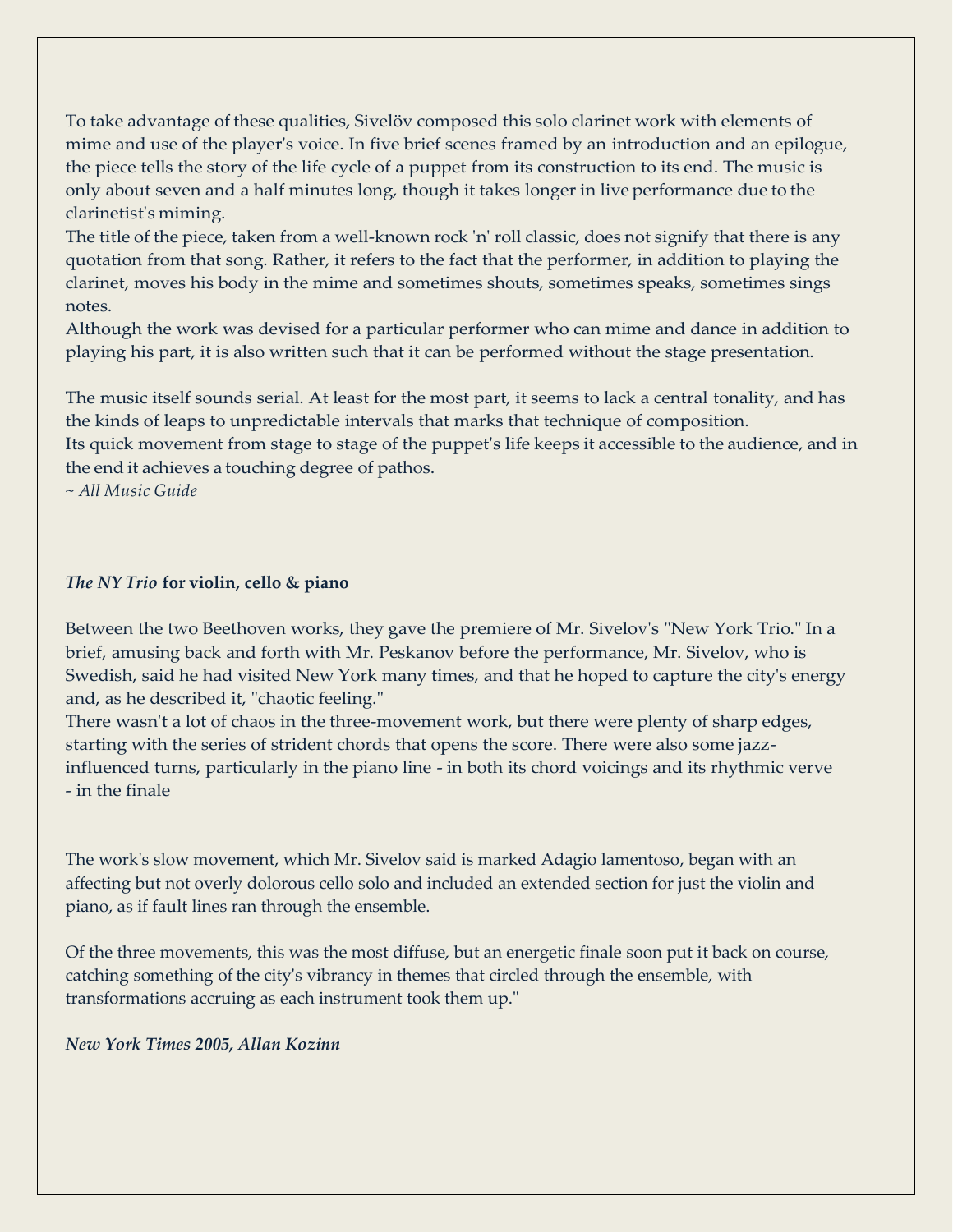# **REVIEWS FOR NIKLAS SIVELÖV: PIANO MUSIC**

#### Peter Burwasser :

"His broad performing repertoire, from Bach to living composers, is reflected in his music for solo piano. This is not to say that Sivelöv does not write with original flair and energy, but it is probably most useful to consider this material as homage. The very choice of a set of 24 preludes is a strong nod towards Chopin and Bach, among others, and the ghosts of both of those giants appear in this music. The strongest flavor here is 20th-century Modernism, in the manner of Prokofiev or Hindemith, material that itself is often in a Neoclassical style. As a generalization, Sivelöv sounds like both a performer and composer who works in a joyous and even humorous way. This is heard in fast, loud music and a tendency to run up and down the keyboard. Some of the music is even a bit bangy, but in a fun way. One of the preludes is described in the composer's notes as having no key signature, and he directs the pianist to use the forearms to create clusters of notes. …

He returns to a kind of Lisztian bravura in the *Toccatina Feroce* and finds entrancing sonorities in the *Jeux de Cordes*, which is played standing up so that the pianist can strike the strings of the piano by hand with a mallet. … It is a fittingly interesting and enjoyable way to conclude a delightful recital by this talented young artist." —*Fanfare* Magazine, March/April 2016

#### Jonathan Woolf :

"The major work here is the series of *24 Preludes*, written between 2010 and 2015. Consciously seeking to write a cycle in the tradition of Chopin, Scriabin and Debussy is one thing but aligning, as Sivelöv says, with the influence Bach and jazz is another entirely and presents quite a potentially potent stylistic pottage. … There's a tangy bite to some of these preludes – a brusque little March theme, a loquacious cantilena, a *barbaro* that suggests Bartók, virtuosic panache, terse romanticism in miniature, the use of the forearms to play clusters in a *misterioso* mood, harmonic wanderings, atmospheric quasiimprovisatory passages, and even the introduction of a French Overture [No.20] that has the effect of a similar contextual moment in the Goldberg Variations. As if all this wasn't enough we find a few Arabicinspired phrases in the penultimate Prelude and a fittingly dramatic conclusion. The composer is his own best executant but I hope pianists pick up on this cycle or cherry-pick from it. … The first of the *Due Notturni* shows the dreamier side of the composer's muse whilst its companion gravitates to active intensification of material shared between the hands. There's a brief *Toccatina Feroce* that certainly lives up to its name, and two Impromptus from 2015.

The first is deliberately Satie-like though soon moves away from that rather stifling atmosphere. The second is rather quiet and showing once again the quasi-improvisatory qualities that must have been gleaned from jazz. *Jeux de Cordes* is all dynamism and rhythm. He plays with the mallet on the strings of the piano with one hand whilst the other takes a more conventional route via the keyboard. Exciting." –*[Music Web International](https://www.musicweb-international.com/classrev/2016/Jan/Sivelov_piano_TOCC0271.htm%E2%80%9D)*, January 2016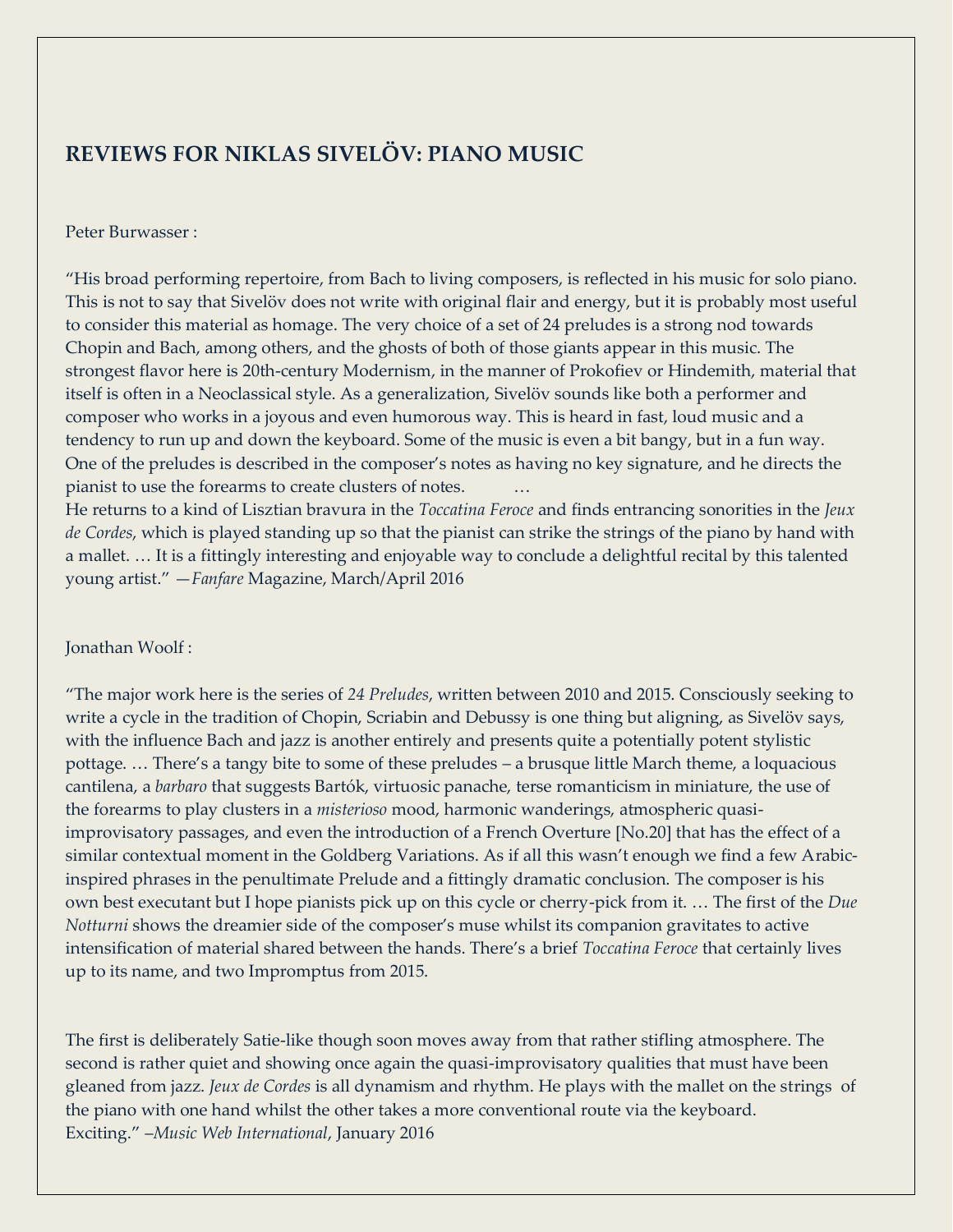#### Mikael Bengtsson :

"Recordings like this tend to develop into a tricky and problematic musical adventure. The risk is that the composer might get into a narrow box when interpreting his own work as there is no "second opinion" on the works, no chance to look at them from a different perspective. … But Sivelöv managed it well. He let go of the music, let it live its own life, let it be outside the box but never too much. … he finds himself in a musical borderland. He is inspired by composers such as Johann Sebastian Bach, Robert Schumann and Frédéric Chopin and sprinkles this with big, heaping measure of modernism although there are also clear and distinct jazz influences. Best track, or rather, the funniest one is the most innovative: Closing "Jeux de Cordes," composed in 2015 and played while standing with a wooden mallet in one hand which used to strike the string." –*[Norran](https://norran.se/noje-kultur/musik/pianisten-niklas-sivelov-tolkar-sig-sjalv-och-resultatet-blir-stralande-540045%23/â€)*, February 2016

### Gerald Fenech :

"Sivelöv can be regarded as a boy prodigy, playing the organ when he was six, and winning prizes across the whole of Scandinavia while attracting attention for his dexterity both as an improviser and composer. … This CD, interpreted by the composer himself, is his first for the Toccata label, and comprises a programme of his best piano works… His music belongs most definitely to the modern sound world, but on closer scrutiny, one can detect a certain colouring by a range of influences from Bach to jazz. … the composer's own description of his works in the sleeve note is certainly invaluable, and is a must read exercise if you want to appreciate this highly mature yet multi-faceted language which needs repeated listeningto get to the bottom line of Sivelöv's marvelous technique and improvisational skills. … certainly worthy of serious investigation. Sound and presentation are first-rate." —*Music and Vision*, March 2016

#### Colin Clarke :

"He's not only a virtuoso pianist, though; he is also a virtuoso composer. … These Preludes are all character pieces, as each one is inspired by someone who has had an impact on the composer's life… But it is important to note that there is an individual voice here, one that holds secrets and is keen to keep the listener at a certain remove (e.g., the chorale-based but Nordic folk music influenced No. 8). …Sivelöv is clearly his own best advocate. He possesses the full virtuoso apparatus. This is a breathtaking achievement. … Deliberately programmed to provide respite after the Preludes, the first [Notturno] opens with a sort of Debussian haze before moving off on a more bitonal pathway. Impressionism again informs the second of the Notturni, its descending droplets of sounds perhaps simultaneously invoking late solo Brahms piano pieces. Sivelöv's hushed, delicate performance, particularly of the second piece, is magical. The Toccatina Feroce (2014–15) … is an impetuous work that whirls headlong to its conclusion, ideas passing and hardly graspable, like watching the scenery from inside a high-speed train. …